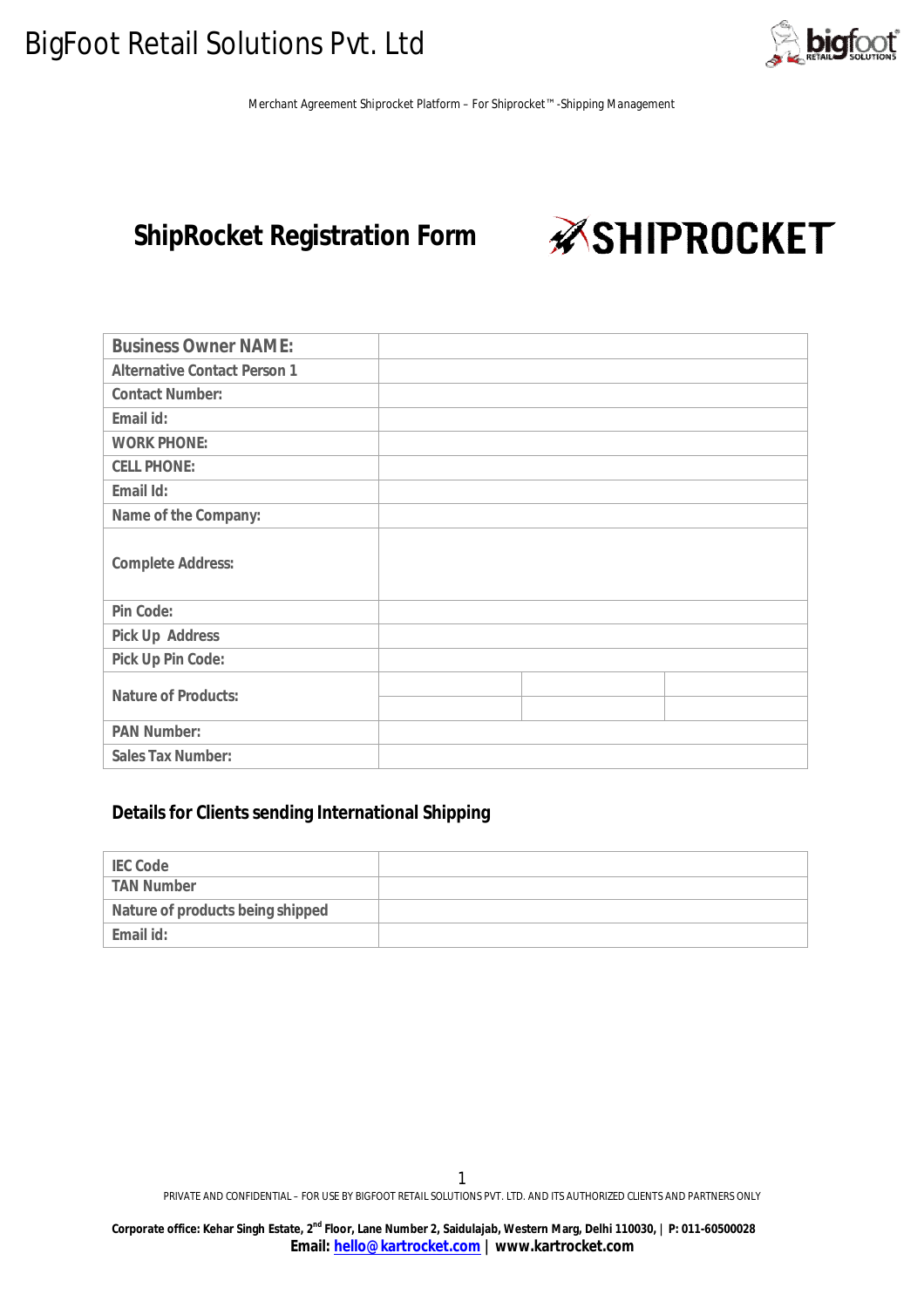

#### **MERCHANT AGREEMENTSHIPROCKET™PLATFORM AND LOGISTICS MANAGEMENT SOLUTION**

**M/s. BigFoot Retail Solutions Pvt. Ltd, a Company incorporated under the provisions of the Companies Act, 1956, having its Registered Office at 81A, Road Number 41, Punjabi Bagh (West), New Delhi 110026 hereinafter called "BFRS" AND "SERVICE PROVIDER" offering Logistics Management Services branded as ShipRocket**

 **AND**

a company incorporated and existing under the provisions of Companies Act of 1956 and having its registered office at(hereinafter referred to as "CLIENT or LICENSEE or MERCHANT" which means and include, unless repugnant to the context or meaning thereof , its affiliates, assigns, liquidators, successors and permitted assigns) of the OTHER PART.

This Merchant User Agreement ("Agreement") is between you, the user, together with any company or other business entity you are representing, if any (hereinafter called collectively, "client "or "Merchant"), and BigFoot Retail Solutions Pvt. Ltd. Solutions Pvt. Ltd. a company registered under the Companies Act, 1956 and having registered office at 81A Road Number 41, Punjabi Bagh (West), New Delhi 110026 and its product logistics management services Shiprocket™.

This Agreement comes into effect when you register for use of Shiprocket™ services or sign an application for utilizing services of Shiprocket™. By Registering or signing with Shiprocket™, you signify your absolute and unconditional consent to all the provisions of this agreement in its entirety.

This agreement constitutes a legally binding agreement between the Licensee/ Merchant and BFRS. You are advised to read this Agreement carefully. If you are not in agreement with any of the terms and conditions, you should not use this Service and should notify the same to Bigfoot Retail Solutions Pvt. Ltd.

#### **1. Scope of Services**

- 1.1. BFRS or BFRS's Logistics partner shall pick up shipments on behalf of BFRS from its clients locations as communicated to BFRS at the time of client sign up.
- 1.2. The tracking number and logistics partner would be assigned by an automated process based on the pickup and delivery pin code and type of shipment.
- 1.3. Clients shall provide/display prominently on package the shipping label having full details of the Order Number, consignee details, product details, return address i.e. the shipping address and the Gross Value and Collectable Value (Net value) to be collected in case of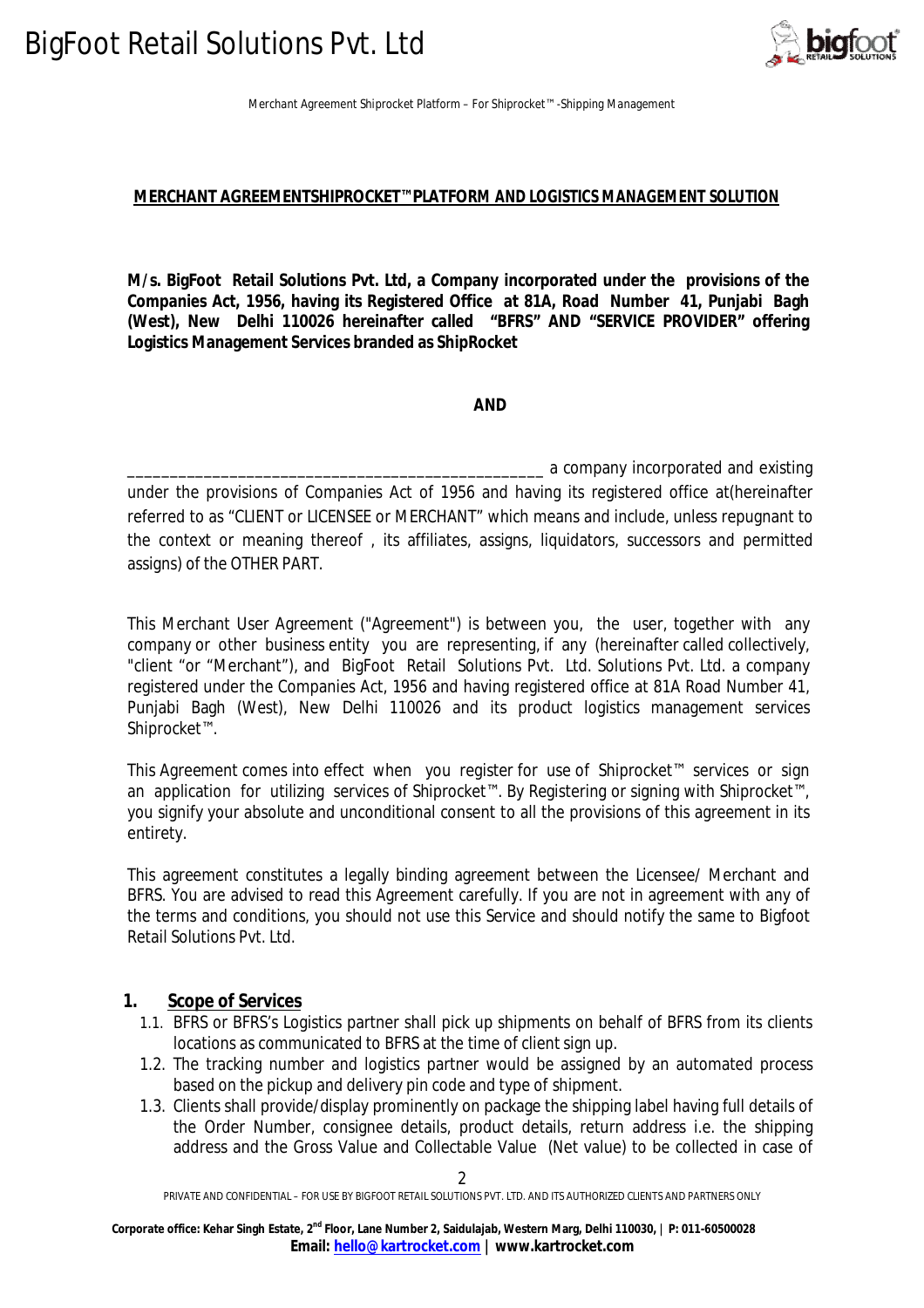

COD (Cash on Delivery) shipments. The Shiprocket backend panel platform from BFRS shall enable the CLIENT take a print of the shipping label with all the details and the same shall be pasted on the package before the handover to the Logistics partner happens.

- 1.4. The shipment will be handed over to the Logistic partner by the client on the behalf of BFRS in a tamper proof packing of their brand along with the COD Order Form pasted on the shipment.
- 1.5. Either Party may terminate this Agreement with or without cause by giving the other Party thirty (30) days prior written notice of its intention to do so.
- 1.6. All claims must be notified to BFRS in writing within 30 days from the date of acceptance of the shipment, Failing which M/s Merchant ("CLIENT") forfeits and waives its right for/to such claim.
- 1.7. In case of violation of Clause 2.10 of this Agreement by M/s Merchant ("CLIENT"), BFRS can discontinue the service after giving 7 days' notice to M/s Merchant ("CLIENT") in writing. However, in case of failure by M/s Merchant ("CLIENT") to pay outstanding dues of BFRS. BFRS, at its discretion, may discontinue the services with immediate effect.
- 1.8. In case of shipments booked under COD (Cash on Delivery), BFRS's logistics partner shall collect Cash, as per the instructions of M/s BFRS from the Consignee as per the details mentioned on the COD Order and remit/reimburse the amount to M/s BFRS which then forth would be reimbursed to the client.
- 1.9. The Client on its behalf shall keep BFRS indemnified against all duties, taxes, Octroi, cess, clearance charges and any other charge/levy by whatsoever name called, levied on shipments In event of such charges being levied by any government authority, the same can be claimed from the client against the challan /respite of the same. Client shall keep BFRS indemnified against any loss, damage, costs, expenses arising out of any action or proceedings initiated by any authority (judicial or regulatory of the like) on account of any act/omissions on its part.
- 1.10. The Client will be solely responsible to comply with all statutory requirements (State and Central Laws/Statutes) applicable in relation to booking, sale and transportation of the shipments carried and delivered by the logistics partners of BFRS in pursuance of this agreement.
- 1.11. It is expressly understood by the parties to the agreement that BFRS is a mere Service Provider to the client and not in any other capacity whatsoever it may be called. It is further agreed to by the parties to the agreement that BFRS is not performing any activity or job or providing service on behalf of the client which is tantamount to Seller or Retailer and or Stockiest/Distributor. The complete activity performed by BFRS under this agreement is based on specific instructions given by the client as part of the scope defined and from time to time.
- 1.12. BFRS through its logistics partners shall provide web based (online) tracking solutions for all shipments.
- 1.13. BFRS's Logistics partner, at the time of receiving the shipments from client, will use Air Waybill provided to them by BFRS through its logistics management software ShipRocket. It is agreed between the parties hereto that at all times for BFRS and its logistics partner, the Consignor/ Shipper in the Air Waybill shall be the Client who is shipping the goods and not the Original Shipper or customer of BFRS. It is clearly understood that BFRS's liability, if any, and to the extent agreed herein, shall extend only to CLIENT. The CLIENT shall be fully liable to its customers and neither BFRS nor any of their logistics partner, shall have any direct or indirect connection/ relationship or responsibility/obligation to BFRS's customers, in any manner whatsoever.

PRIVATE AND CONFIDENTIAL – FOR USE BY BIGFOOT RETAIL SOLUTIONS PVT. LTD. AND ITS AUTHORIZED CLIENTS AND PARTNERS ONLY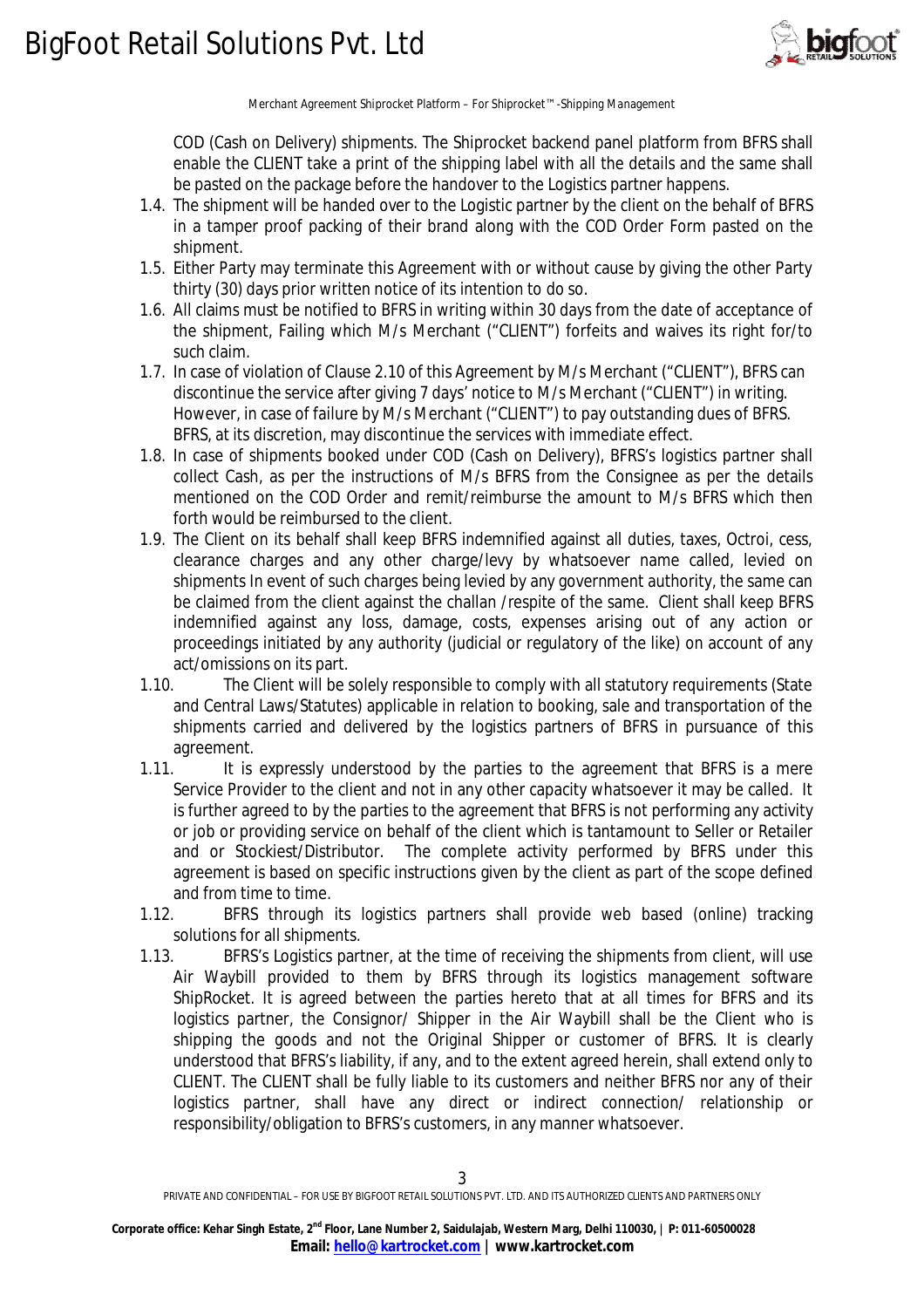

- 1.14. CLIENT must ensure 100% security of all shipments which have been picked up from its customers by BFRS's logistics partners as per BFRS's security procedures as explained and informed to it before executing this agreement. CLIENT confirms that the CLIENT is fully aware of the items prohibited on BFRS or BFRS's logistics partner network for carriage and undertakes that no such prohibited items of shipment shall be handed over to BFRS's logistics partners for carriage by its customers.
- 1.15. CLIENT undertakes to fully indemnify and hold COURIER COMPANY OR BFRS harmless in case of any breach of security procedures by the BFRS and / or by its customers.

### **2. OBLIGATIONS OF THE MERCHANT**

- 2.1. Merchant shall be responsible for proper; tamper proof and damage proof packing of the products.
- 2.2. Merchant shall be ready with the packed order when the courier person comes to receive the shipment, all pick-ups should be logged before the cut off time as directed by the customer support team of BFRS, and no pick up beyond the cutoff time of the logistics partner shall be possible.
- 2.3. Merchant should collect receipt(s) of the signed copy of the shipping manifest; it is the proof of handover of shipment to the courier companies.
- 2.4. Merchant should strictly only use the automated system for generating the pickup and move the shipment only on the AWB number generated from the ShipRocket administration panel provided during signup by the client for shipping services. If the merchant moves the shipment through the physical shipping docket or physical airway bill number a penalty of INR. 1000.00 shall be charged per airway bill number issued.
- 2.5. Merchant should properly paste and insert the invoice, in and on the package.
- 2.6. This service is only for single pick up location i.e. the orders will be picked by the courier companies from only one location which has been registered by the client.
- 2.7. Merchant undertakes to fully indemnify and hold COURIER COMPANY OR BFRS harmless (not liable) in case of any breach of security procedures by the merchant(s), merchant's employees or its vendors.
- 2.8. Reverse pick up of orders should be the responsibility of the client, in case a reverse pick-up is requested by the merchant the same shall be charged a fixed fee of INR 20.00 additional to the reverse freight charges which are equal to the delivery freight charges as mentioned in the proposal.
- 2.9. When Shipment coming back as RTO (return to origin) is due to failed COD or failed delivery it is Merchant's/client's responsibility to change the status of the order to RTO received and intimate BFRS in with the Reverse Airway bill number.
- 2.10. The Merchant shall not book / handover or allows to be handed over any Product which is banned, restricted, illegal, prohibited, stolen, infringing of any third party rights, hazardous or dangerous or in breach of any tax laws or contains any cash, jewelry (excluding artificial jewelry), gold, silver, diamond, platinum, precious metals, precious stones, currency, bullion, letters and financial and security instruments and Service Provider shall not be liable for the Delivery of any such Products. Without prejudice to the generality of the aforesaid, an indicative list of the banned or prohibited Products is given in Annexure I. In the event Merchant hands over or provides the aforesaid Products to the Service Provider then Service Provider shall not be responsible and shall not be liable for any loss, damage, theft or misappropriation of such Products even if Service Provider or Delivery Personnel has the knowledge of the same and even if such loss, damage, theft or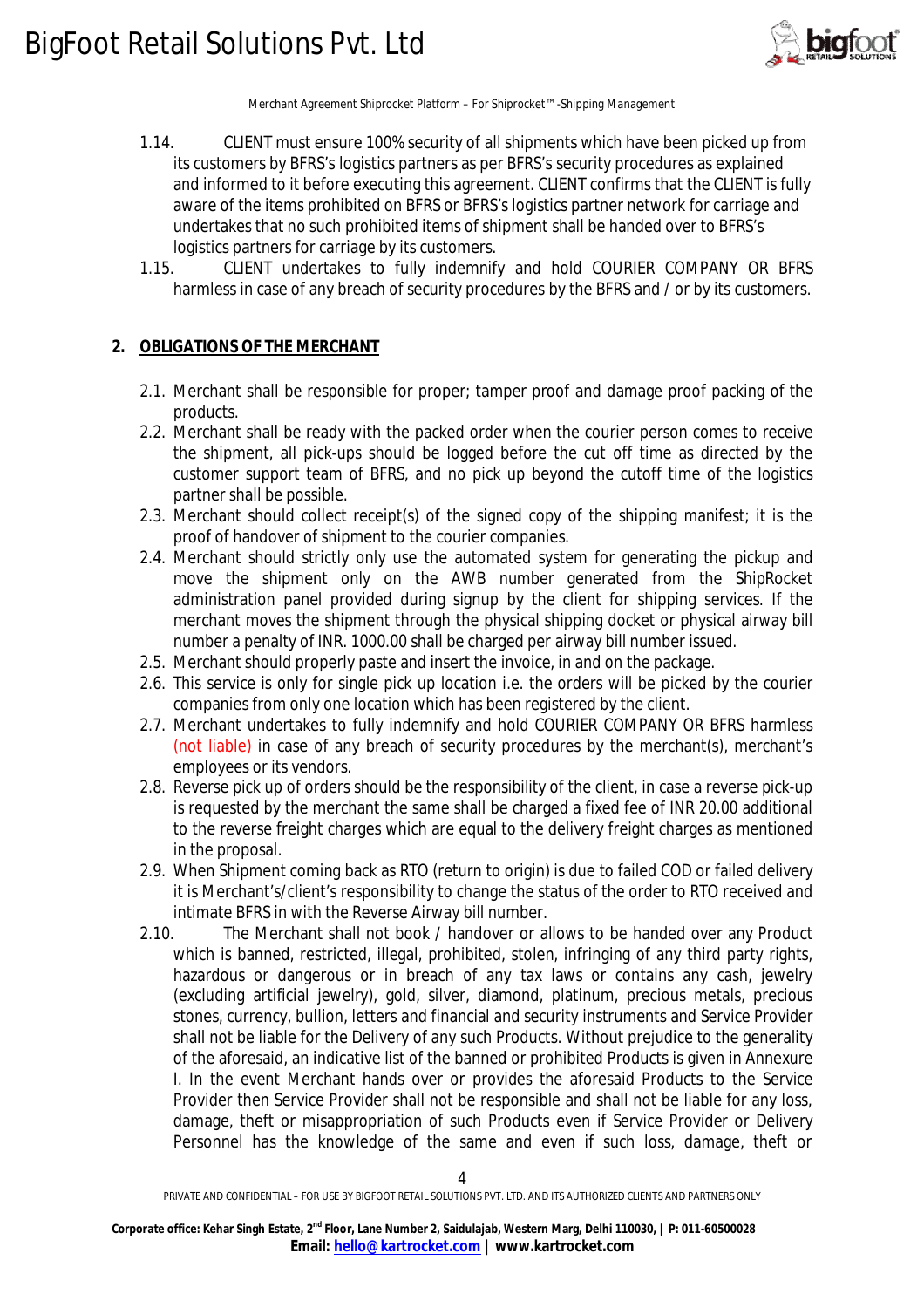

misappropriation is caused due to any reason attributable to Service Provider or Delivery Personnel.

2.11. Merchant understands, agrees and acknowledges that BFRS through its logistics partners is a mere bailee of the Products, cash and is not an insurer of the same. Merchant hereby expressly and specifically waives all its rights and claims against BFRS its logistics partners arising out of or in relation to the principles of insurance.

## **3. FEES:**

- **3.1.** The merchant here by agrees that the applicable shipping base rate will be charged as per the current prevailing rate mentioned on the following webpage at any time or day http://www.shiprocket.in/shiprocket-shipping-rates/ .
- **3.2.** BFRS will charge service charge percentage over and above the shipping base rate, the applicable service charge as per the different plans of ShipRocket and KartRocket mentioned on the official website www.shiprocket.in
- **3.3.** Other applicable charges over and above the shipping base rates and ShipRocket service charge like COD charges, Fuel Surcharge and other fees are as mentioned on http://www.shiprocket.in/shiprocket-shipping-rates/
- **3.4.** Any changes in the base rate mentioned http://www.shiprocket.in/shiprocket-shippingrates/ will be informed to the client via email on admin messenger, and prevailing rates as published on http://www.shiprocket.in/shiprocket-shipping-rates/ will be applicable.
- **3.5.** Service tax and other taxes are applicable as per taxation law.
- **3.6. Volumetric weight will be charged on L X B X H/5000 in cms. Freight is calculated on the basis of volumetric weight or actual weight whichever is higher.** Dead/Dry weight or volumetric weight whichever is higher should be taken while calculating the rates.

#### **4. TERMS OF PAYMENT:**

- **4.1.** BFRS shall issue an invoice to the Merchant at the start of each calendar month for the Delivery Services that have been rendered in previous month with the terms of this Agreement.
- **4.2. The Merchant shall pay to BFRS within Seven (7) days from the date of submission of the invoice.**
- **4.3.** It will be the responsibility of the Merchant to verify the invoices and inform the Service Provider within 5 (five) days in case of any disputes regarding the contents of the invoice.
- **4.4.** If for any reason the Merchant defaults in making the payments against invoices issued by BFRS, then notwithstanding any other rights and remedies that BFRS may have in contract, at law (including common law) or in equity, the Merchant shall pay liquidated damages to Service on the invoiced amounts that are not paid by the Merchant on the due date of such payment(s) from the due date till the date of payment, **at rate equivalent to 1% above the State Bank of India's prime lending rate (which shall be the rate prevailing on the due date).**
- **4.5. For any claims by the merchant like wrong freight being applied, Cash on Delivery missing, pilferage, in transit damage- the signed copy of the manifest sheet of the pick up against which the courier company has received the shipment has to be submitted along with the claim request. Without the signed manifest the request shall not be considered valid.**

#### **5. Returns/RTO of the Products**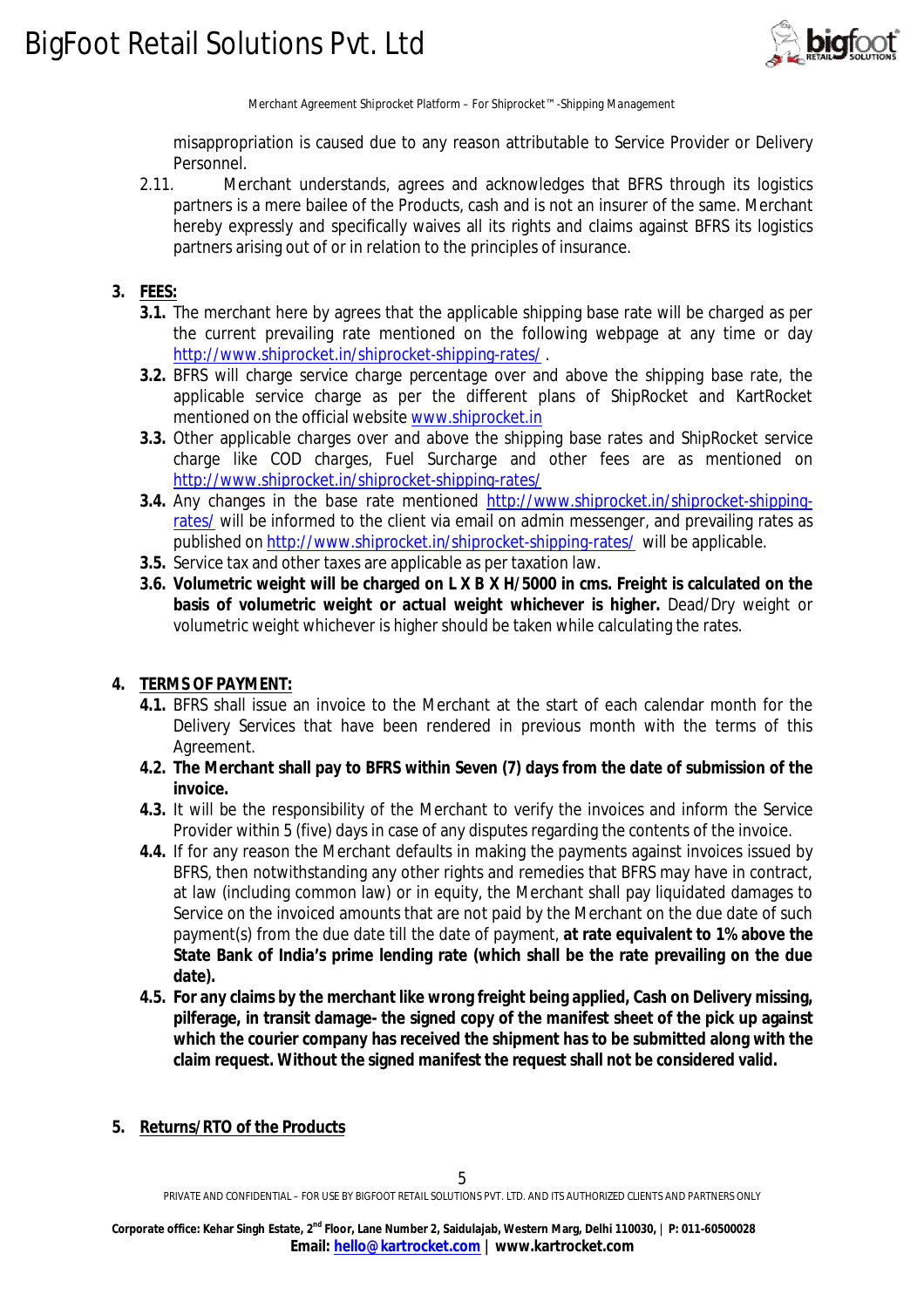

- **5.1.** Products which are not accepted by the Customer for any reason whatsoever will be returned to the Merchant at the location(s) as specified by the Merchant.
- **5.2. RTO (return to origin) charges would be same as the agreed shipping rates.**
- **5.3.** Returns will be initiated by the logistics partners for all products which are not accepted by the Customer for any reason whatsoever. **The Merchant will ensure that such products are accepted at the location(s) specified by the Merchant and share the Airway bill number against which the shipment returned to the Merchant/client.**
- **5.4.** In case of non-acceptance of the RTO shipment by the Merchant, BFRS reserves the right to levy suitable demurrage charges for extended storage of such products for any period exceeding 7 (seven) days from initiation of the Returns and up to 45 (Forty Five) days from such date. In case of non-acceptance of the Products beyond 45 (forty five) days, BFRS has the right to dispose such products and the Merchant will forfeit all claims in this regard towards the Service Provider.

### **6. Reverse Pickups:**

- **6.1.** "Reverse Pickup" means collection of the Products by Service Provider from the Customer's address as specified by the Merchant and the delivery of such products at a location mutually agreed between the Parties.
- **6.2.** Reverse pick-up requested by the merchant shall be charged a **fixed fee of INR 20.00** additional to the reverse freight charges which are equal to the delivery freight charges as mentioned in the proposal.
- **6.3.** The BFRS and BFRS's logistics partners shall not be responsible for verifying the contents of the products handed over by the Customer to it delivery Personnel. The Packaging of such products shall also be the sole responsibility of the Customer. The Packaging should be good enough to ensure no damage in transit. The sole responsibility of the contents of the packed consignment shall lie with the end customer. The BFRS and BFRS's logistics partners shall be, in no way, responsible for any shortage or damage of such consignments unless the same is caused solely due to the gross negligence of the Service Provider.
- **6.4.** It is the responsibility of the merchant/client that on receipt of the shipment initiated through reverse pickup, share the AWB number on which the logistics partner has delivered the shipment.

#### **7. Liability for "Forward Delivery":**

- 7.1. Notwithstanding anything contrary contained in this Agreement, the maximum liability if any is limited to whatever compensation the logistics partner offers to BFRS in event of a claim by the merchant, provided such claim is raised by the Merchant within one (1) month from the date of such damage or loss or theft. Any claims by the merchant should be submitted along with the copy of the signed shipping manifest,
- 7.2. All claims must be notified to BFRS in writing within 7 days from the date of acceptance of the shipment, failing which the merchant forfeits and waves its rights for such claim.

#### **8. Good till cancelled:**

**8.1.** KartRocket and ShipRocket services stay active till 15 days from the date of the last unpaid invoice, the Merchant shall be charged for the period for which the invoice has been raised. The merchant must request termination before the next billing cycle starts and/or the next invoice, is generated, or the cancelation request does not count. There is **no pro-rated refund** of remaining service period in the current billing cycle. The customer can request for termination by simply writing an email to accounts@kartrocket.com with the following information and request of termination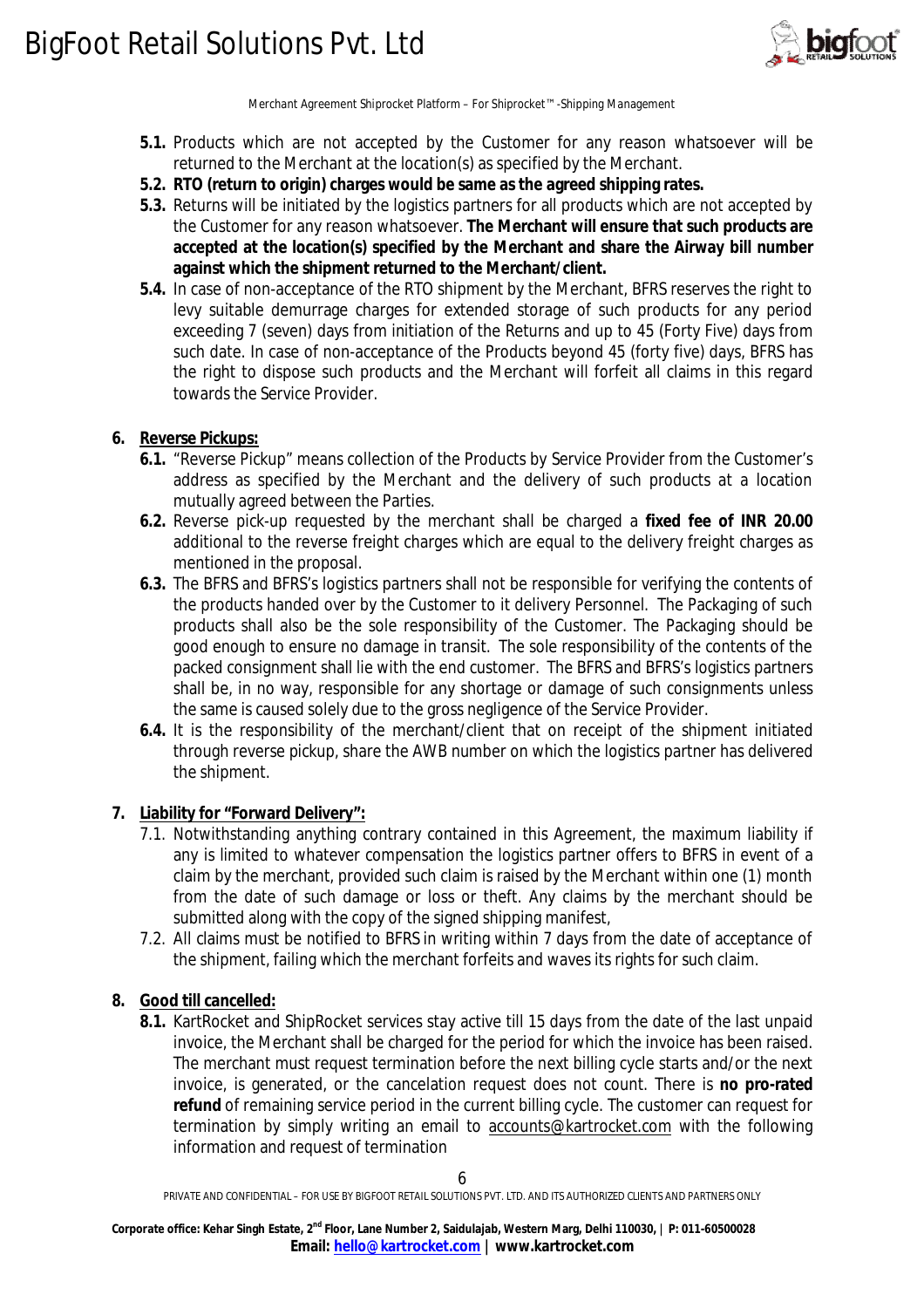

- name of the user,
- name of the store
- reason for termination

### **9. TERMINATION:**

- **9.1.** BFRS can discontinue the service after giving 7 days' notice to Merchant ("CLIENT") in writing. However, in case of failure by Merchant ("CLIENT") to pay outstanding dues of BFRS, BFRS, at its discretion, may discontinue the services with immediate effect.
- **9.2.** In the event of any termination of this Agreement, Merchant shall promptly and forthwith make payments of all the Fees accrued or due to the Service Provider

#### **10. LIMITATION OF LIABILITY**

**10.1.**

UNDER NO CIRCUMSTANCES WILL SERVICE PROVIDER, DELIVERY PERSONNEL OR ANY DIRECTOR, OFFICER, EMPLOYEE, AGENT OR CONTRACTOR OF SERVICE PROVIDER BE LIABLE TO THE MERCHANT FOR INDIRECT, INCIDENTAL, CONSEQUENTIAL, SPECIAL OR EXEMPLARY LOSSES OR DAMAGES ARISING FROM THE AGREEMENT, UNDER TORT, COMMON LAW OR UNDER PUBLIC POLICY, EVEN IF MERCHANT HAS BEEN ADVISED OF THE POSSIBILITY OF SUCH DAMAGES, SUCH AS, BUT NOT LIMITED TO, LOSS OF REVENUE, LOSS OF GOODWILL OR ANTICIPATED PROFITS OR LOST BUSINESS AND BE LIABLE FOR ANY LOSS OF DATA OR ANY INTERRUPTION OF ANY MERCHANT PROPERTY DUE TO ANY CAUSE.

#### **10.2.**

THE PARTIES AGREE THAT THE FOREGOING REPRESENTS A FAIR ALLOCATION OF RISKS BETWEEN THE PARTIES AND IT IS AN ESSENTIAL ELEMENT FOR PARTIES TO ENTER INTO THIS AGREEMENT.

#### **11. FORCE MAJEURE:**

- **11.1.** In the event either party (the Prevented Party) is prevented from performing its obligations under this Agreement by force majeure, such as earthquake, typhoon, flood, public commotion, torrential rains, heavy winds, storms or other acts of nature, fire, terrorist acts, threatened terrorists acts, explosion, acts of civil or military authority including the inability to obtain any required approvals or permits, strikes, riots, war, plagues, other epidemics, or other unforeseen events beyond the Prevented Party's reasonable control (an Event of Force Majeure), the Prevented Party shall notify the other party without delay and within fifteen (15) days thereafter shall provide detailed information concerning such event and documents evidencing such event, explaining the reasons for its inability to execute, or for its delay in the execution of, all or part of its obligations under this Agreement.
- **11.2.** If an Event of Force Majeure occurs, neither party shall be responsible for any damage, increased costs or loss which the other party may sustain by reason of such a failure or delay of performance, and such failure or delay shall not be deemed a breach of this Agreement. The Prevented Party shall take reasonable means to minimize or remove the effects of an Event of Force Majeure and, within the shortest reasonable time, attempt to resume performance of the obligations delayed or prevented by the Event of Force Majeure.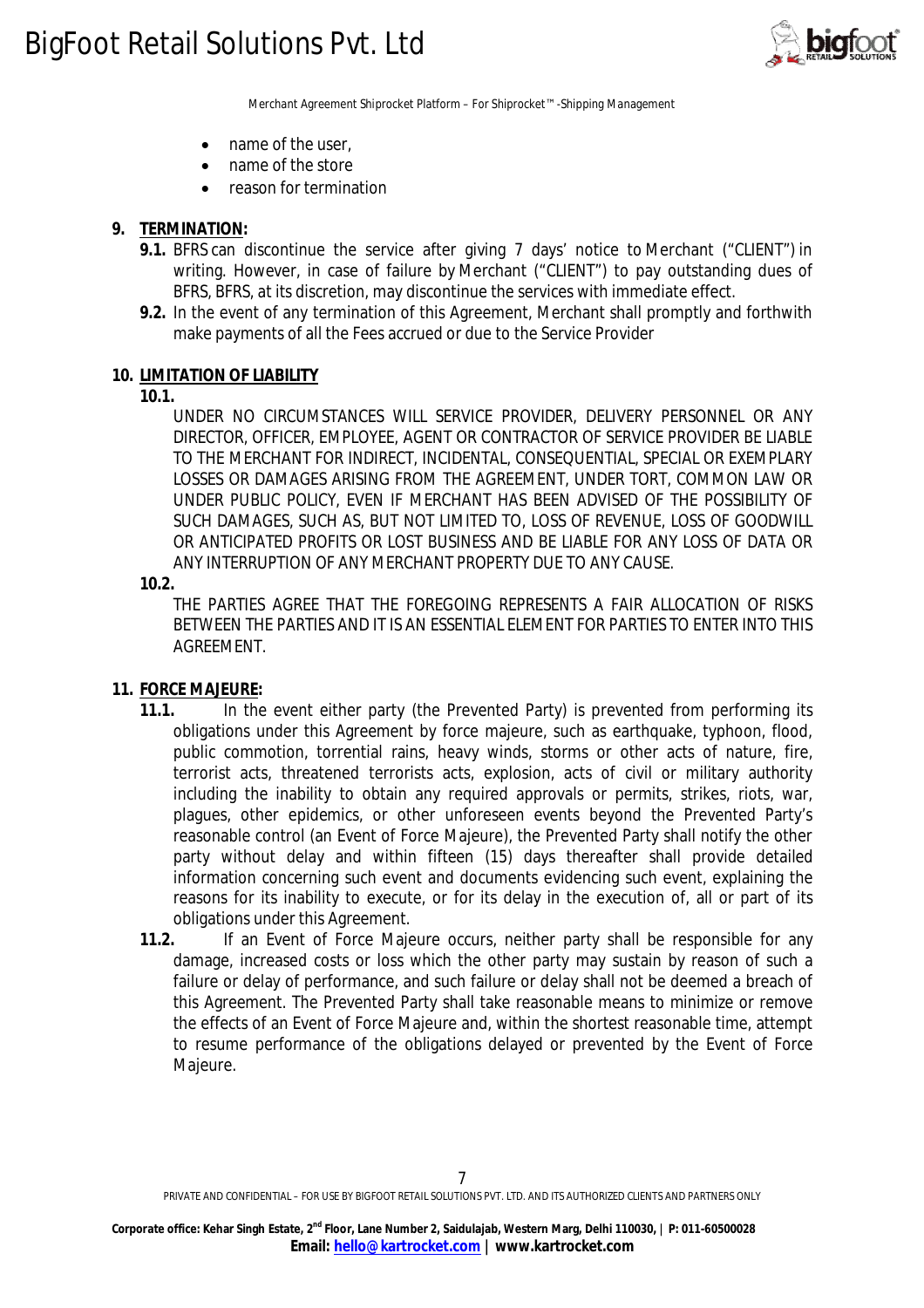# BigFoot Retail Solutions Pvt. Ltd



Merchant Agreement Shiprocket Platform – For Shiprocket™ -Shipping Management

| <b>BIGFOOT RETAIL SOLUTIONS PVT.LTD.</b>                       | Merchant |
|----------------------------------------------------------------|----------|
| BIGFOOT RETAIL SOLUTIONS PVT. LTD.<br>Sign:<br>Director<br>سمت | M/s.     |
|                                                                | Sign:    |
| Name: Cautam Kapoor                                            |          |
|                                                                | Name:    |
| <b>Chief Operating Officer</b><br>Title:                       | Title:   |
| DATED:                                                         | DATED:   |

## **Merchant Check Mark the plan you wish to enroll for:**

| <b>Check Here</b> | Plan name                         |
|-------------------|-----------------------------------|
|                   | Amazon Only                       |
|                   | ShipRocket-Economy                |
|                   | ShipRocket- Growth                |
|                   | ShipRocket-Enterprise             |
|                   | Already using KartRocket platform |

(Refer the plans in Annexure 2)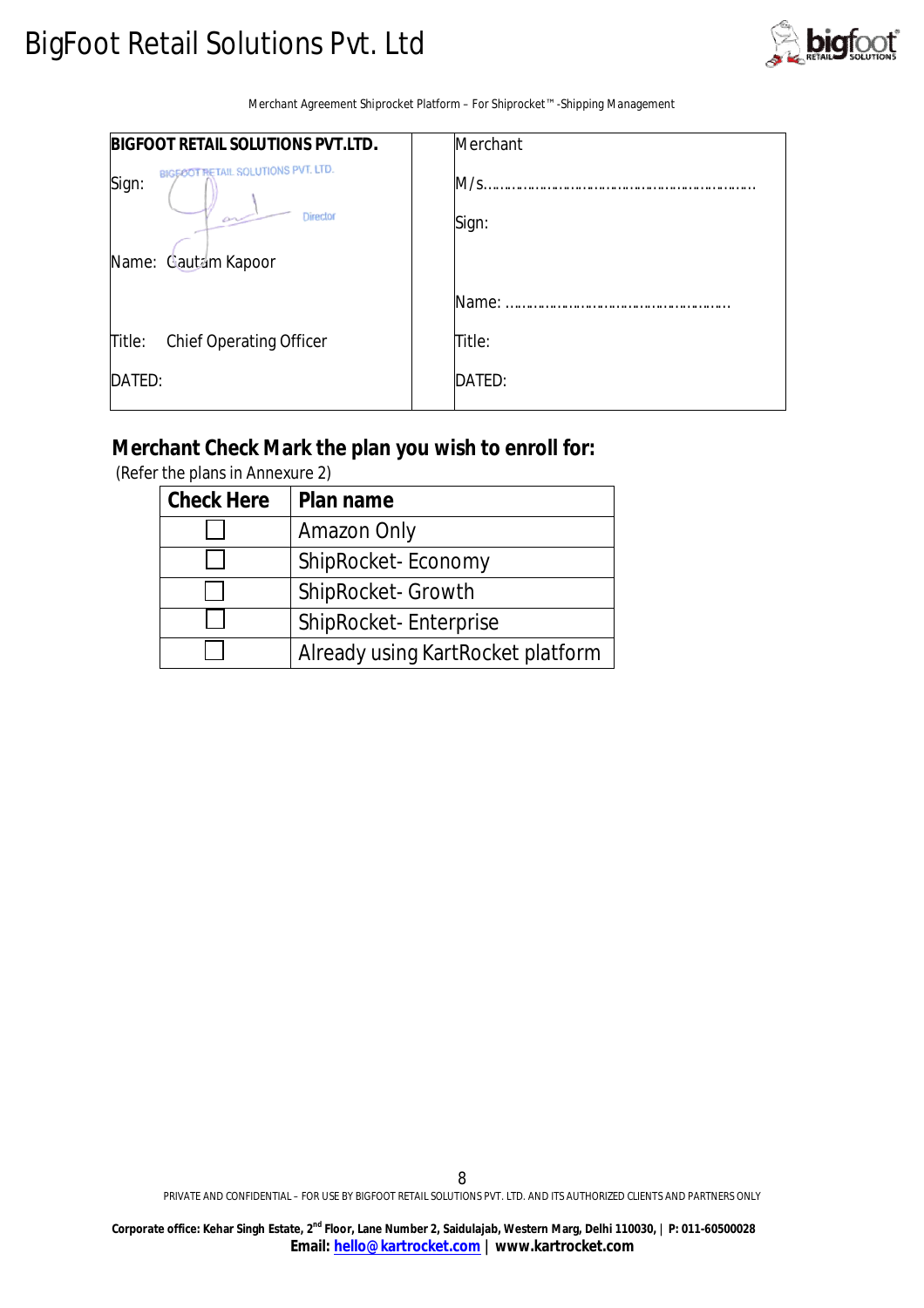

## **ANNEXURE I**

#### **List of banned or prohibited Products**

#### **Dangerous Goods**

- o Oil-based paint and thinners (flammable liquids)
- o Industrial solvents
- o Insecticides, garden chemicals (fertilizers, poisons)
- o Lithium batteries
- o Magnetized materials
- o Machinery (chain saws, outboard engines containing fuel or that have contained fuel)
- o Fuel for camp stoves, lanterns, torches or heating elements
- o Automobile batteries
- o Infectious substances
- o Any compound, liquid or gas that has toxic characteristics
- o Bleach
- o Flammable adhesives
	- **Arms and ammunitions**<br>**Part Carbon Dioxide** 
		- Dry ice (Carbon Dioxide, Solid)
- o Any Aerosols, liquids and/or powders or any other flammable substances classified as Dangerous Goods for transport by Air

#### **Restricted Items**

- o Precious stones, gems and jewellery
- o Uncrossed (bearer) drafts / cheque, currency and coins
- o Poison
- o Firearms, explosives and military equipment.
- o Hazardous and radioactive material
- o Foodstuff and liquor
- o Any pornographic material
- o Hazardous chemical items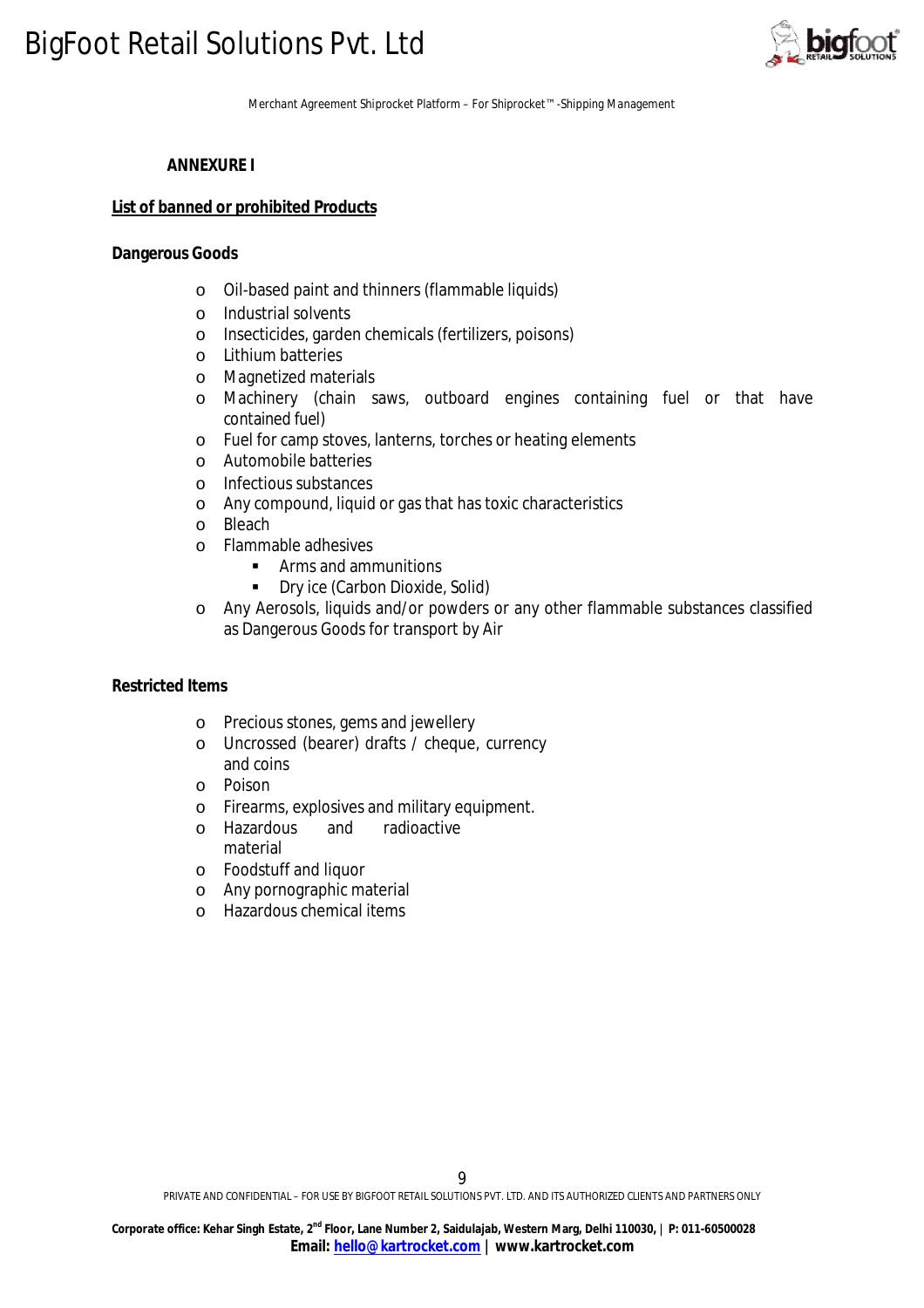# BigFoot Retail Solutions Pvt. Ltd



Merchant Agreement Shiprocket Platform – For Shiprocket™ -Shipping Management

## **Annexure 2:**

**Info**: At ShipRocket we believe in complete transparency towards our merchants and as result we share our **transfer/base rates** provided to us by the logistics partner. Also to be noted is that the logistics partners **change their base rate and Fuel Surcharge** from time to time and any such change shall imply to your logistics charges too (the same shall be informed to you). Shiprocket is committed to provide its merchants with the best possible shipping rates and for this we are in a constant mode of negotiation with our logistics partners. Kindly go through ShipRocket **Service charges applicable over and above the freight charges** mentioned below in the T&C section.

For current applicable charges are published on http://www.shiprocket.in/shiprocket-shippingrates/.

## **Terms of Shipping:**

- **a)** The merchant here by agrees that the applicable shipping base rate will be charged as per the current prevailing rate mentioned on the following webpage at any time or day http://www.shiprocket.in/shiprocket-shipping-rates/.
- **b)** BFRS will charge, service charge percentage over and above the shipping base rate, the applicable service charge as per the different plans of ShipRocket and KartRocket mentioned website.
- **c)** Other applicable charges over and above the shipping base rates and ShipRocket service charge like COD charges, Fuel Surcharge and other fees are as per mentioned on http://www.shiprocket.in/shiprocket-shipping-rates/.
- **d)** Any changes in the base rate mentioned http://www.shiprocket.in/shiprocket-shippingrates/. Will be informed to the client via email on admin messenger, and prevailing rates as published on http://www.shiprocket.in/shiprocket-shipping-rates/. will applicable.
- **e)** Service tax and other taxes are applicable as per taxation law.
- f) Merchants signing up for the only Amazon plan will be limited to only process order imported from their Amazon panel. Amazon Merchants cannot use the ShipRocket panel to process any order apart from the order they have received on their Amazon Merchant panel.
- g) In Amazon Only Plan, the merchant is required to deposit a minimum of Rs. 3000 as a security deposit which will let him/her to use 50 Air way bill numbers (which also means 50 orders where the merchant has not re-assigned multiple Air Way Bill numbers to an order). For clients having more than 50 orders, they have to top-up their account with additional security applicable at Rs. 3000 per every 50 consecutive orders. Also please note that this amount is just a security deposit the freight bills will be raised separately as per the shipments done by the merchant and has to paid by the merchant as per point "t".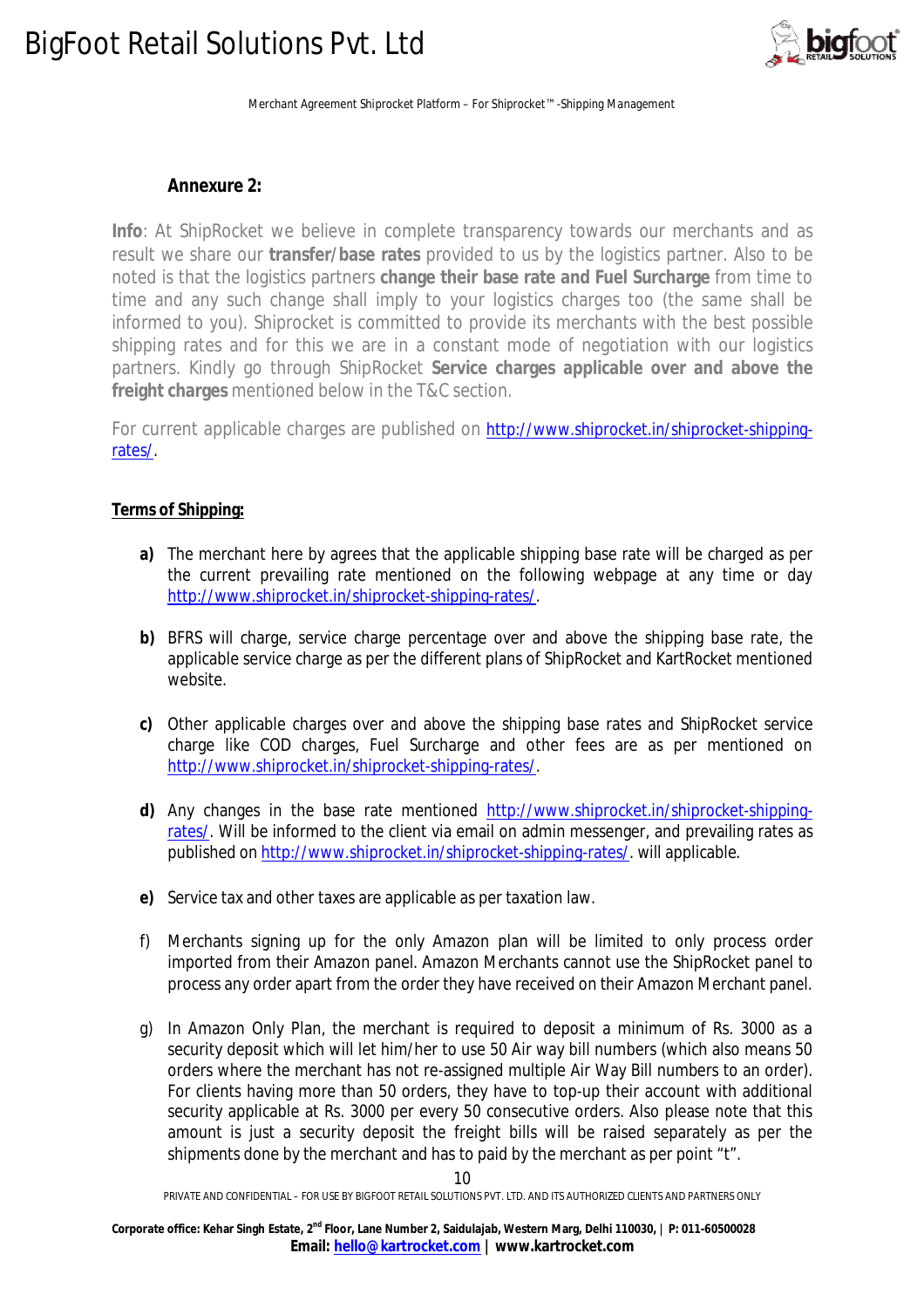

- h) The security deposit as per above point (g) is refundable after a period of 6 months if not utilized against orders shipped. For refund of the security deposit it is required that all the shipment done by the merchants have been billed BFRS and the all the pending bills of the merchants are paid in full.
- i) Please note that the security deposit as per above point (g) is not an advance payment and shall not be deducted against the billed shipping charges. The amount will stay as security and will only be deducted incase the merchant does not release the said amount as per the terms of payment mentioned in the agreement.
- j) **Volumetric weight will be charged on L X B X H/5000 in cms. Freight is calculated on the basis of volumetric weight or actual weight whichever is higher**. Dead/Dry weight or volumetric weight whichever is higher should be taken while calculating the rates.
- k) Maximum limit should not exceed Rs. 15,000.00/- for COD shipments.
- l) Freight bills shall be raised twice every month, and the same shall be adjusted against the total COD collected, the balance shall be remitted to your as per point "S" below.
- m) In case of pre-paid shipment or no COD receipt for adjusting the freight bill, a credit period of 7 days shall be extended to the clients to pay the outstanding freight Invoice.
- n) Service tax shall be charged extra as actual (presently 12.36%).
- o) Reconciliation of COD amount, Freight charges, deliveries and returns would happen at the end of every month and an NOC would be signed off for better accounting procedure.
- p) All shipment should follow the standard operating procedures provided by BFRS and its logistics partners.
- q) It is mandatory for all merchants to have an Open Transit Marine Insurance Policy as you will be shipping high value consignments otherwise the consignments will be booked on owner's risk.
- **R) MERCHANT SHOULD STRICTLY ONLY USE THE AUTOMATED SYSTEM FOR GENERATING THE PICKUP AND MOVE THE SHIPMENT ONLY ON THE AWB NUMBER GENERATED FROM THE SHIPROCKET ADMINISTRATION PANEL PROVIDED ON/ DURING SIGNUP BY THE CLIENT FOR SHIPPING SERVICES. IF THE MERCHANT MOVES THE SHIPMENT THROUGH THE PHYSICAL SHIPPING DOCKET OR PHYSICAL AIRWAY BILL NUMBER A PANELTY OF INR. 1000.00 SHALL BE CHARGED PER AIRWAY BILL NUMBER ISSUED.**
- **s) Remittance of COD amount would be as follows COD payment will be remitted twice every month (in case the below dates are weekends or bank holidays the remittance will happen on the following day)** 1st remittance between 15-18th of every month. 2nd remittance between 3rd to 6th of the next month.

11